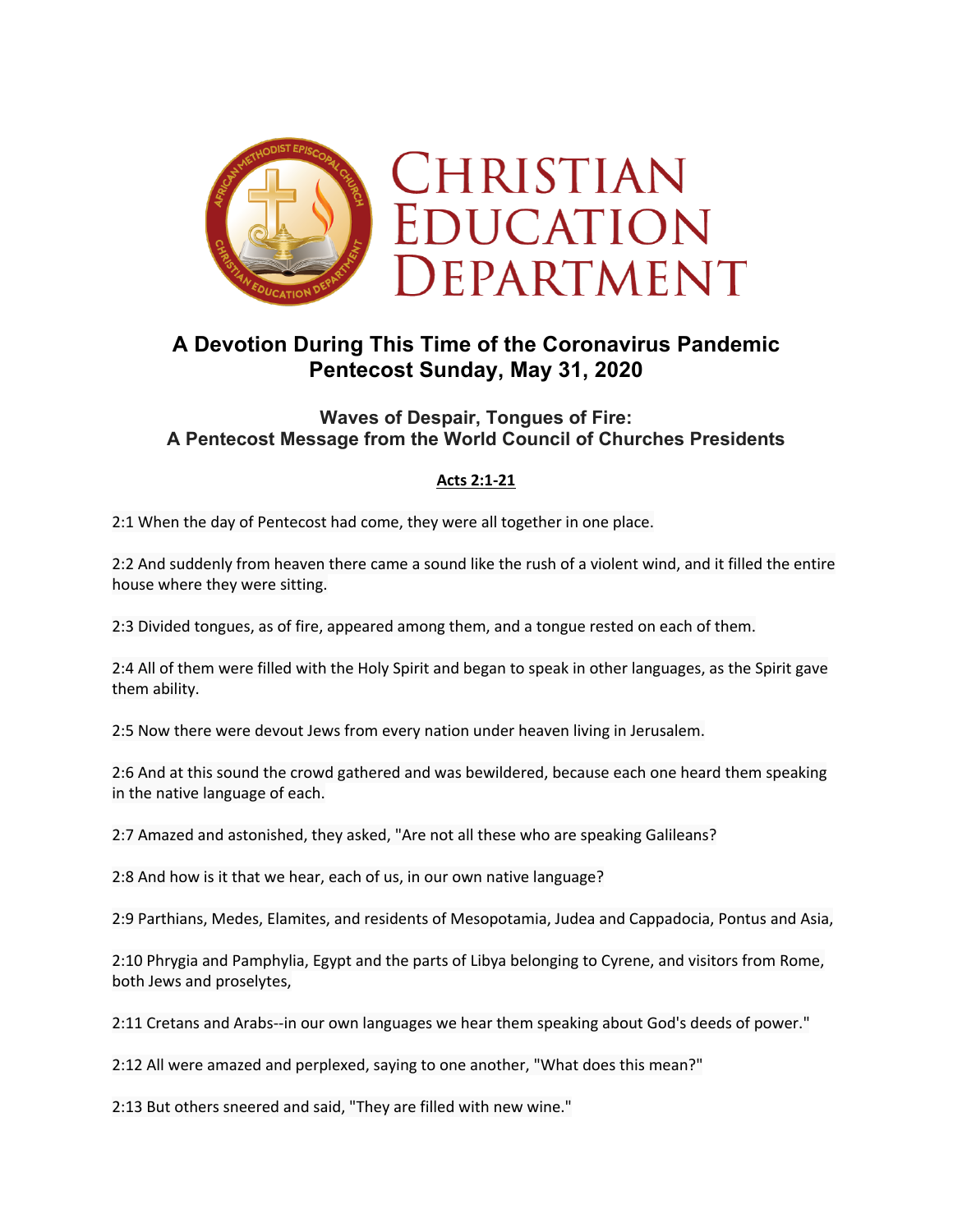2:14 But Peter, standing with the eleven, raised his voice and addressed them, "Men of Judea and all who live in Jerusalem, let this be known to you, and listen to what I say.

2:15 Indeed, these are not drunk, as you suppose, for it is only nine o'clock in the morning.

2:16 No, this is what was spoken through the prophet Joel:

2:17 'In the last days it will be, God declares, that I will pour out my Spirit upon all flesh, and your sons and your daughters shall prophesy, and your young men shall see visions, and your old men shall dream dreams.

2:18 Even upon my slaves, both men and women, in those days I will pour out my Spirit; and they shall prophesy.

2:19 And I will show portents in the heaven above and signs on the earth below, blood, and fire, and smoky mist.

2:20 The sun shall be turned to darkness and the moon to blood, before the coming of the Lord's great and glorious day.

2:21 Then everyone who calls on the name of the Lord shall be saved.

*And suddenly from heaven there came a sound like the rush of a violent wind, and it filled the entire house where they were sitting. Divided tongues, as of fire, appeared among them, and a tongue rested on each of them. All of them were filled with the Holy Spirit and began to speak in other languages. (Acts 2:2-4)*

Last month, Pentecost Island was among those islands in Vanuatu, in the Southeast Pacific, that were most pummeled by Cyclone Harold, a Category 5 hurricane with winds of 165 mph and "king tides" of 20 feet and more. Devastating and lethal, the cyclone ripped roofs away, leveled structures, flooded communities, and took lives.

When the fierce storm hit her island home, Moana, owner of a beach resort, woke in fear for her life and her property. For two hours, she stood facing the winds and waves, imploring God to save herself and her property. Fortunately, when the storm had passed, Moana was still standing and her buildings were still intact.

In the Acts of the Apostles, the advent of the Spirit is portrayed in similarly dramatic and consequential ways. The earliest followers of Jesus, hiding in fear, were shaken, and then emboldened by the mighty presence of God, allowing them to overcome even barriers of language and culture to preach the saving message of Jesus' resurrection. The church was born in tumult yet emerged from the chaos with a potent, indeed life-changing, message relevant to all cultures and contexts.

As at the first Pentecost, so it must be again today.

Now, as we write, a silent, invisible, yet even more lethal natural force has landed. The novel coronavirus has upended the whole world, instilling terror and chaos, causing millions to fall ill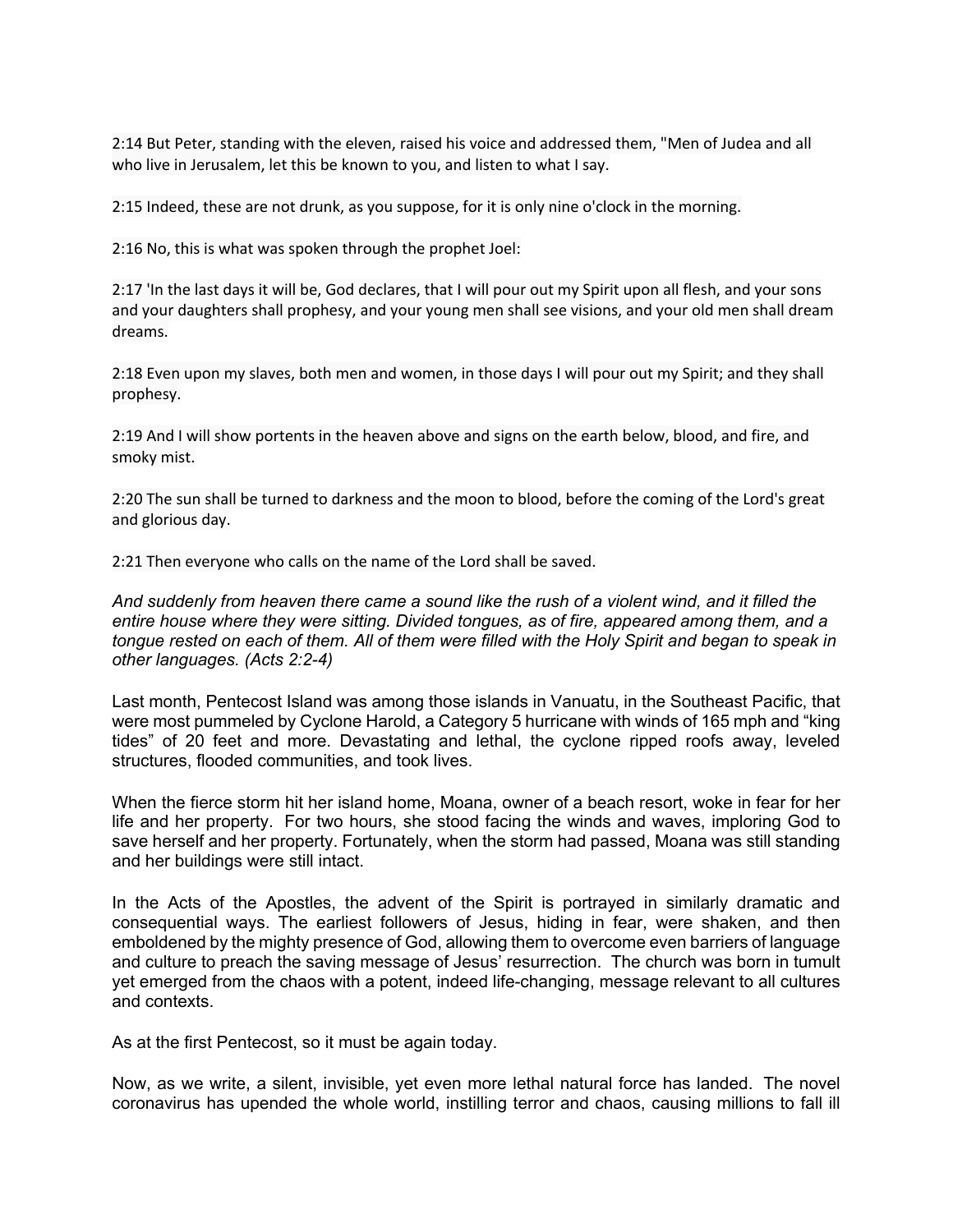and hundreds of thousands to die. The pandemic has wreaked havoc on economies, upset families and community life, eluded the most sophisticated systems of global and local healthcare, tested the mettle and efficacy of governance, and caused outbreaks of hunger.

Yet this Pentecost, across the centuries and around the world, we Christians are linked to each other and to those earliest disciples to proclaim, as they boldly did, that the God of Life is with us still. The Spirit of God lifts our hearts in prayer and longing. The Spirit instills in us courage to face grief and suffering. The Spirit enflames our hearts with love to serve those who suffer and are excluded from society's systems of care. The Spirit illumines our minds to engage in and support intense scientific research for treatments and vaccines. The Spirit enables us to confront and surmount this virus with generous cooperation, with our best medical and pastoral care, and, above all, with loving kindness toward all God's children.

The Spirit of God, too, is *pan-demos*. It touches all people and crosses all barriers, yet in a way that spells life, not death. This Pentecost, we pray, may wrestling with this pandemic unleash the Spirit's energies in the whole people of God and renew, not just the church, but the face of the earth.

*The presidents of the World Council of Churches:*

*• Rev. Dr Mary-Anne Plaatjies van Huffel, Uniting Reformed Church in Southern Africa (passed away May 19, 2020)*

- *Rev. Prof. Dr Sang Chang, Presbyterian Church in the Republic of Korea*
- *Archbishop em Anders Wejryd, Church of Sweden*
- *Rev. Gloria Nohemy Ulloa Alvarado, Presbyterian Church in Colombia*
- *Bishop Mark MacDonald, Anglican Church of Canada*
- *Rev. Dr Mele'ana Puloka, Free Wesleyan Church of Tonga*
- *H.B. John X, Patriarch of the Greek Orthodox Church of Antioch and All the East*
- *H.H. Karekin II, the Supreme Patriarch and Catholicos of All Armenians*

**TALK:** Take a moment to be silent, reflect, and share/write down— When have you seen the Holy Spirit breaking down human divisions? Have you been able to form connections across deep divides? If so, when and how? How does focusing on something bigger than ourselves make it possible to overcome such divisions?

Read or recite the Apostle's Creed, our Affirmation of Faith

**I believe in God the Father Almighty, maker of heaven and earth and in Jesus Christ, His only Son, our Lord who was conceived by the Holy Spirit, born of the Virgin Mary, suffered under Pontius Pilate, was crucified, dead and buried; the third day He arose from the dead, He ascended into heaven and sitteth on the right hand of God the Father Almighty; from thence He shall come to judge the quick and the dead. I believe in the Holy Spirit, the Church Universal, the communion of the saints, the forgiveness of sins, the resurrection of the body, and the life everlasting.**

**PRAY: Make us one, Lord. Make us one. Holy Spirit, make us one. Let your love flow so the world will know we are one in You. AMEN**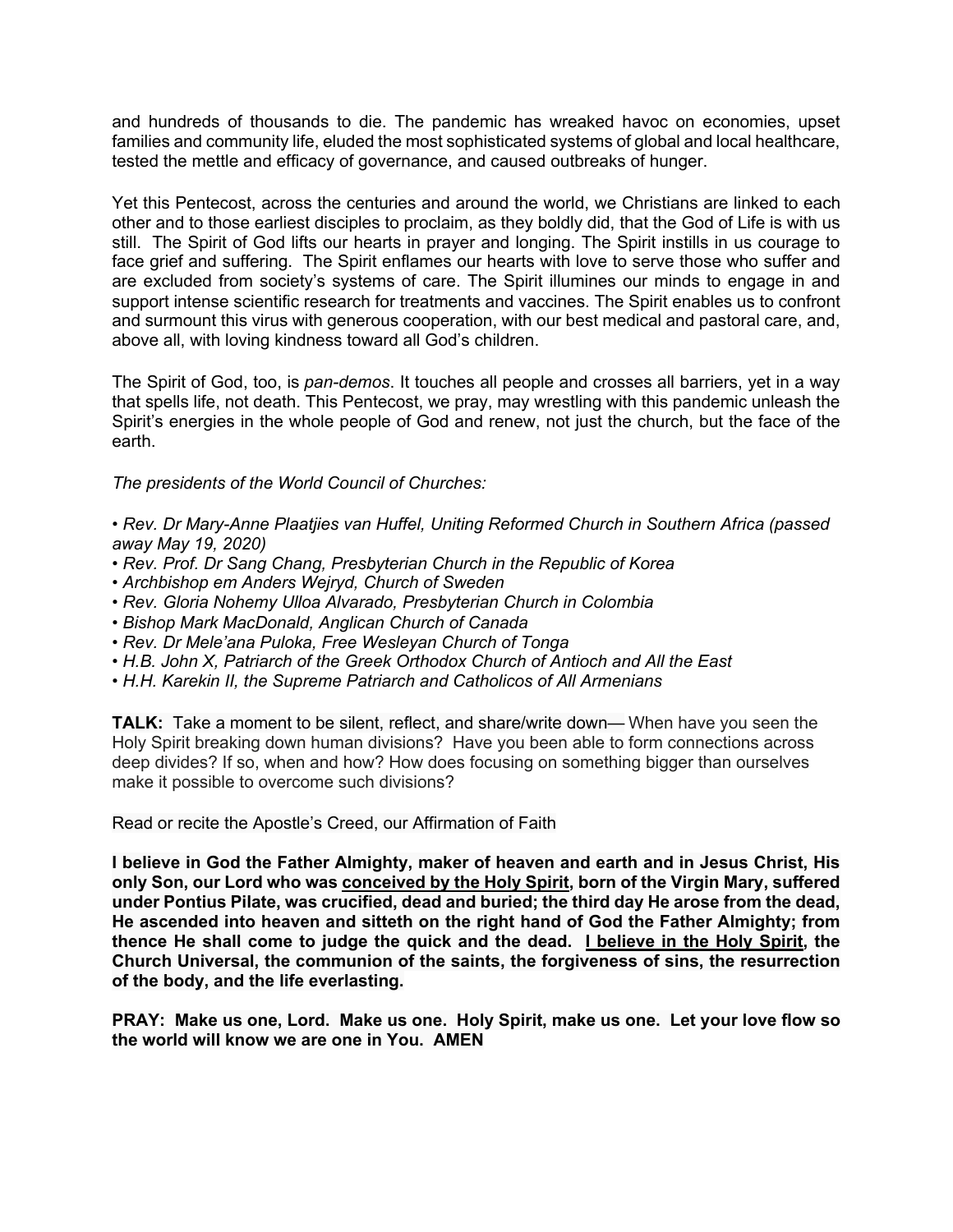## **ACT:**

1. Take some time to learn something about someone different from you (maybe read about a different culture, learn a phrase of greeting in a different language, research a different political or cultural perspective)

2. See also the craft activity that accompanies this devotion.

3. Revisit the Psalm 23 Challenge first issued as part of the March 22, 2020 set of resources.

**Song:**

Spirit of the Living God AMEC Hymnal, #619

Spir-it of the Liv-ing God, Fall fresh on me, Spir-it of the Liv-ing God, Fall fresh on me. Melt me, mold me, Fill me, use me, Spir-it of the Liv-ing God, Fall fresh on me.

Alternative Song:

*Holy Spirit*, https://youtu.be/kZAj-\_I6XXI *By New Jersey Mass Choir*

Physical space—You may wish to create a dedicated space for your time of devotion. You may choose to place a candle, bible, and special symbols or material/fabric (maybe red for Pentecost) to help you focus and center during this time of reflection and prayer.

If you use this meditation and exercise in a time of family or group devotion, share in the leadership; allow different persons to read or lead different parts of this meditation.